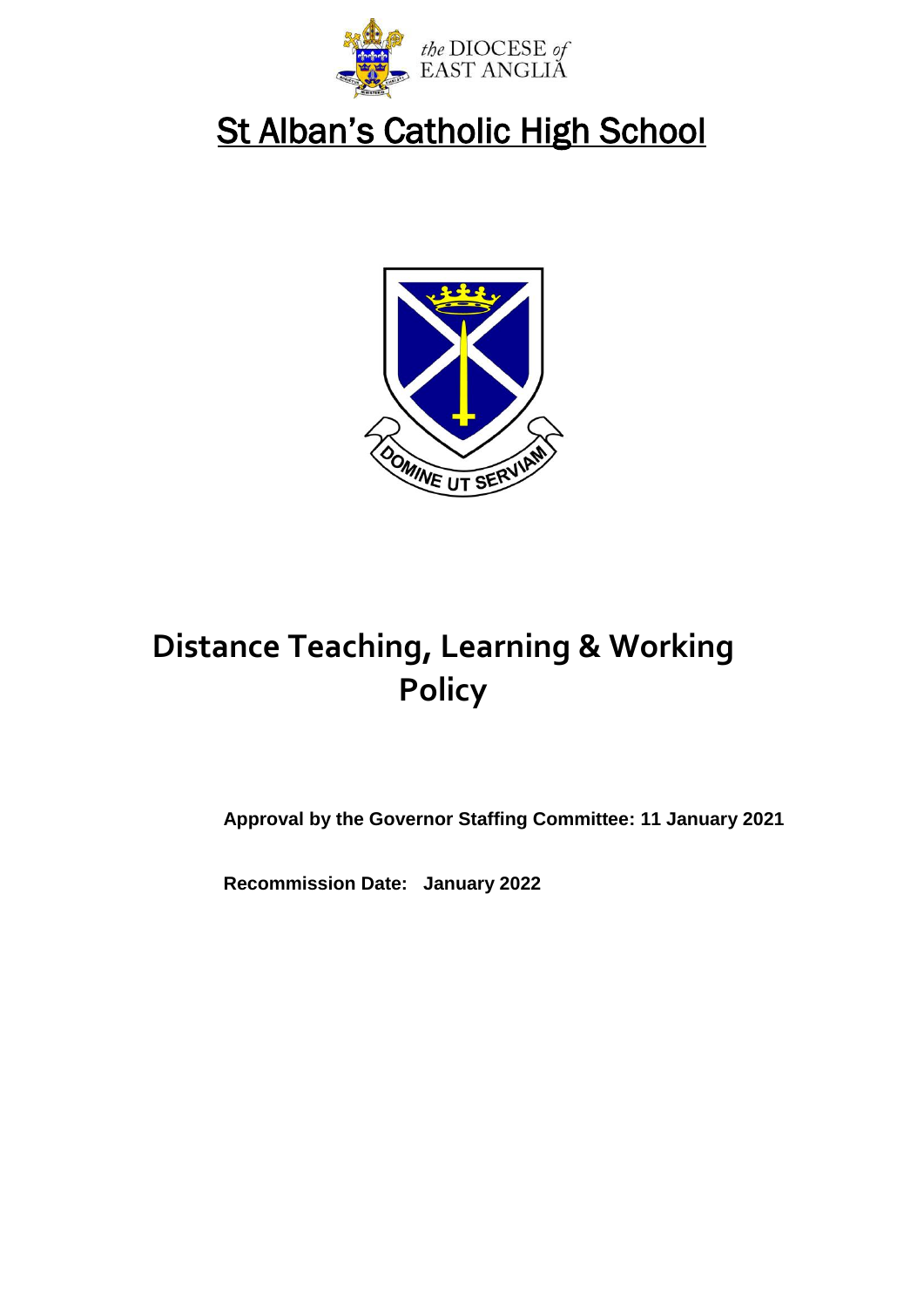

#### **1. Introduction and aims**

It is crucial to ensure steps are taken to work in a safe environment whilst undertaking remote teaching/learning/working. This policy supports the school's acceptable use policy but has been tailored to fit safe use of technology away from St Alban's Catholic High School.

This policy aims to:

- Set guidelines and rules on the use of ICT resources for staff, students, parents/carers and governors whilst working from a remote location
- Establish clear expectations for the way all members of the school community engage with each other online
- Support the school's policy on data protection, online safety and safeguarding
- Support the school in teaching students safe and effective internet and ICT use

Breaches of this policy may be dealt with under our disciplinary /behaviour /staff discipline /staff code of conduct policies as appropriate.

#### **2. Relevant legislation and guidance**

This policy refers to, and complies with, the following legislation and guidance:

- Data Protection Act 2018
- The General Data Protection Regulation
- Computer Misuse Act 1990
- Human Rights Act 1998
- The Telecommunications (Lawful Business Practice) (Interception of Communications) [Regulations2000](https://www.legislation.gov.uk/uksi/2000/2699/regulation/3/made)
- [Education Act2011](http://www.legislation.gov.uk/ukpga/2011/21/section/2/enacted)
- Freedom of Information Act 2000
- The Education and Inspections Act 2006
- Keeping Children Safe in Education 2019
- [Searching,screeningandconfiscation:adviceforschools](https://www.gov.uk/government/publications/searching-screening-and-confiscation)

#### **3. Remote Teaching Systems**

Remote teaching systems are any platforms which allow educational content to be delivered to students outside of their regular school-based teaching and learning environment and where there is direct interaction between a member of staff and students.

Live meetings/lessons and Pre-recorded videos must ensure there is professional, appropriate attire, background and context.

Students should not be asked to upload videos and pictures of themselves unless this has been approved by the Headteacher.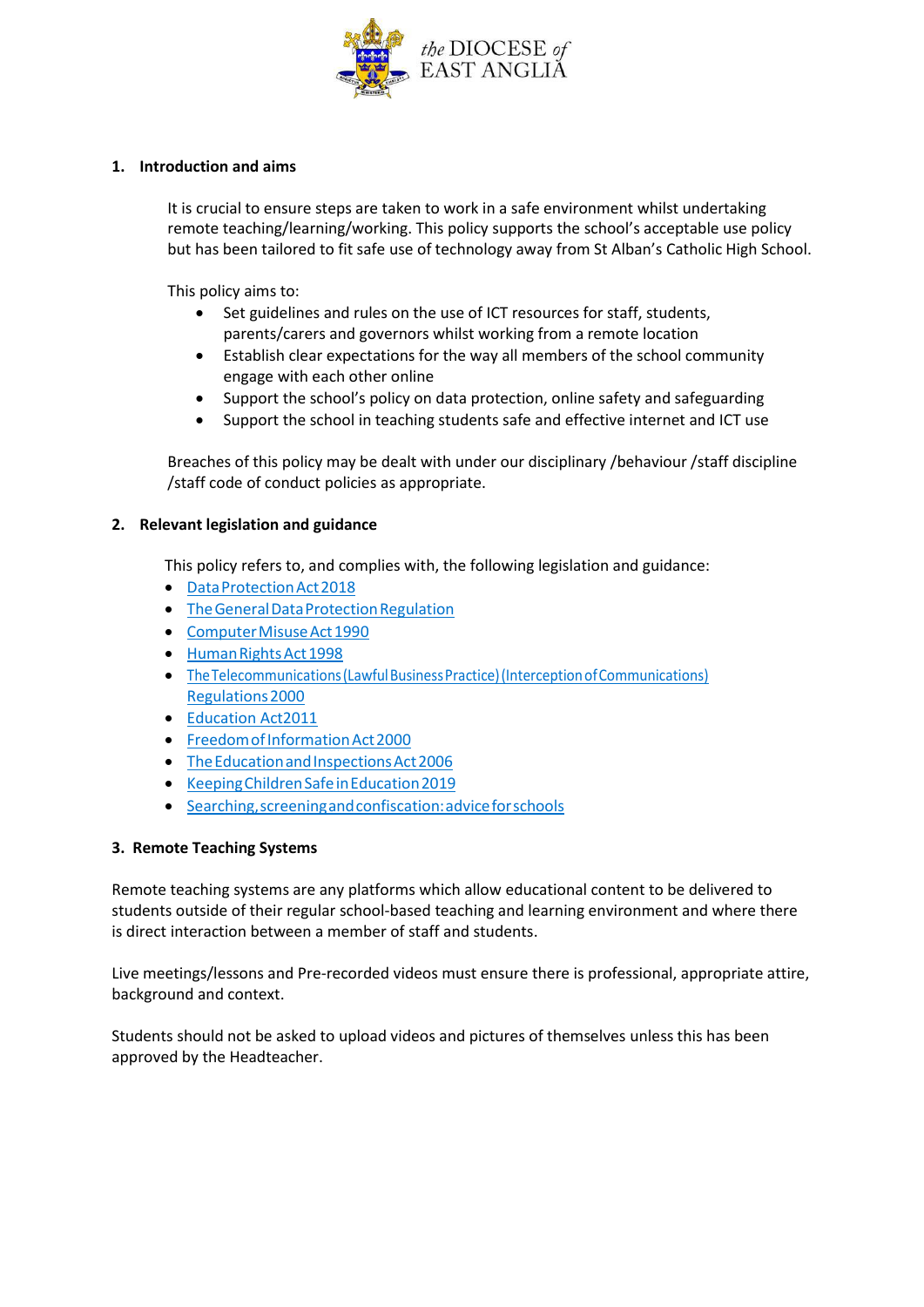

#### **4. Expectations of the Student**

- Students must ensure they only communicate with members of staff through authorised channels, such as Microsoft Teams or School Email account
- Students must only post about schoolwork in 'Posts' section of Microsoft Teams (if enabled). Inappropriate posting or bullying will be sanctioned in line with the school's behaviour policy
- Students must not copy or download images/ pre-recorded videos uploaded by Teachers from any distance learning platforms
- Students must not use the distance learning platform to send private messages or call students or members of staff
- At all times students must continue to abide by the appropriate sections of the Student Acceptable Use Policy which is agreed to when first logging into a school computer (annex)

### **When using a live meeting via Microsoft Teams please consider:**

- Students must ensure that they only participate in live stream lessons that have been prearranged by the school
- If connecting to a live stream lessons where the teacher has requested for participation via a camera, students must ensure they avoid backgrounds with personal information such as photographs and should ensure they are in a shared space in their house
- Students must not record or photograph live stream lessons unless given direct written permission from the member of staff providing the lesson

### **5. Expectations of Staff**

- Staff should only access personal data of other staff members and students through their school's remote access provision (e.g. using SIMS)
- Documents including personal data about other staff members and students must not be downloaded and stored on to personal devices (e.g. removable storage devices)
- Staff should not share devices used for accessing school systems with unauthorised individuals
- Staff should not write passwords to ICT systems and accounts on physical documents that may be viewed by other individuals
- Printed documents including official-sensitive information must not be left unattended and should be stored out of access from other individuals
- Staff must ensure they lock devices when not using them to prevent sensitive information from being viewed by other individuals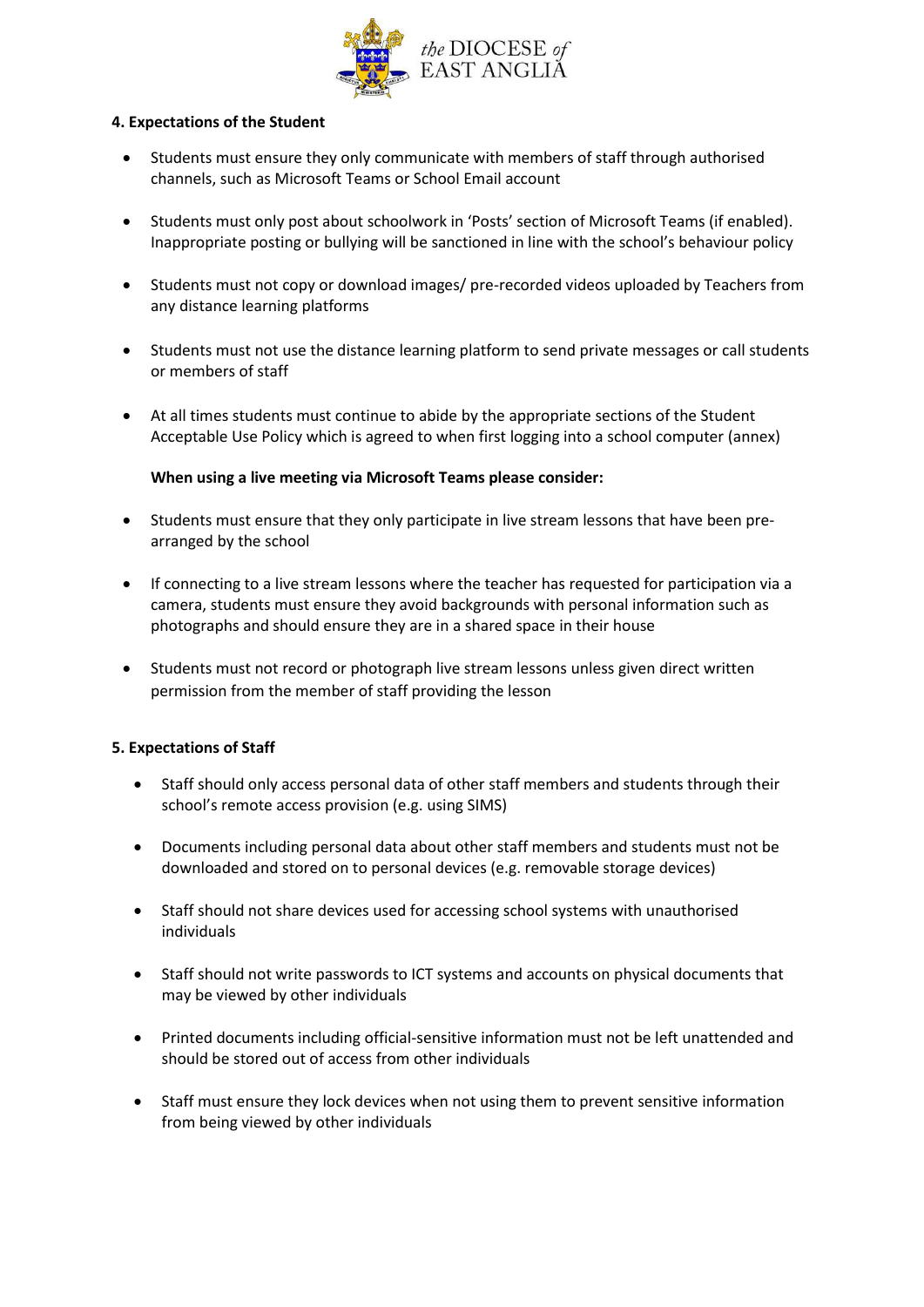

- Staff should only use school provided phone lines, email accounts, distance learning platforms or ParentMail to communicate with students and parents
- Staff should ensure that any resources uploaded to support students learning do not include any personal information that could identify other students, such as names or comments addressed specifically to them

#### **When using a live meeting via Microsoft Teams please consider:**

- Staff broadcasting live streams of lessons should do so using Microsoft Teams. Staff must also consider implications for those who do not have access and those with special educational needs
- Staff should ensure live streams are broadcasted from a suitable location, ensuring they follow the guidance above for recording videos. Parents/carers should ensure students are in a shared space in the home if they are permitted to participate via webcam
- Staff should ensure they keep a recording of any live stream lessons for future reference, these recordings are only to be used by the class recorded.

#### **6. Further Considerations**

The School is following DfE guidance on providing education remotely.

Schools must continue to provide a safe environment when using digital resources for distance learning. Staff should continue to ensure that appropriate safeguards are in place to protect students when using school recommended resources (e.g. a website or subject specific platform).

It is important that all staff who interact with children, including online, continue to look out for signs a child may be at risk. Any such concerns should be dealt with as per the safeguarding and child protection policies and where appropriate referrals should be made to appropriate external agencies.

The starting point for online teaching should be the same principles as set out in the school's staff code of conduct.

The School must ensure any use of online learning tools and systems is in line with privacy and data protection/GDPR requirements.

If children have any concerns about any online content, they should report this to a staff member in the usual way, in line with other school safeguarding processes.

It is important that parents/carers are aware of what their children are being asked to do online, including sites they will asked to access and be clear who from the school their child is going to be interacting with online. Parents/carers may choose to supplement support from online companies and in some cases individual tutors.

Support for parents/ carers to keep their children safe online includes:

- [Internet matters](https://www.internetmatters.org/) for support for parents and carers to keep their children safe online
- [London Grid for Learning](https://www.lgfl.net/) for support for parents and carers to keep their children safe online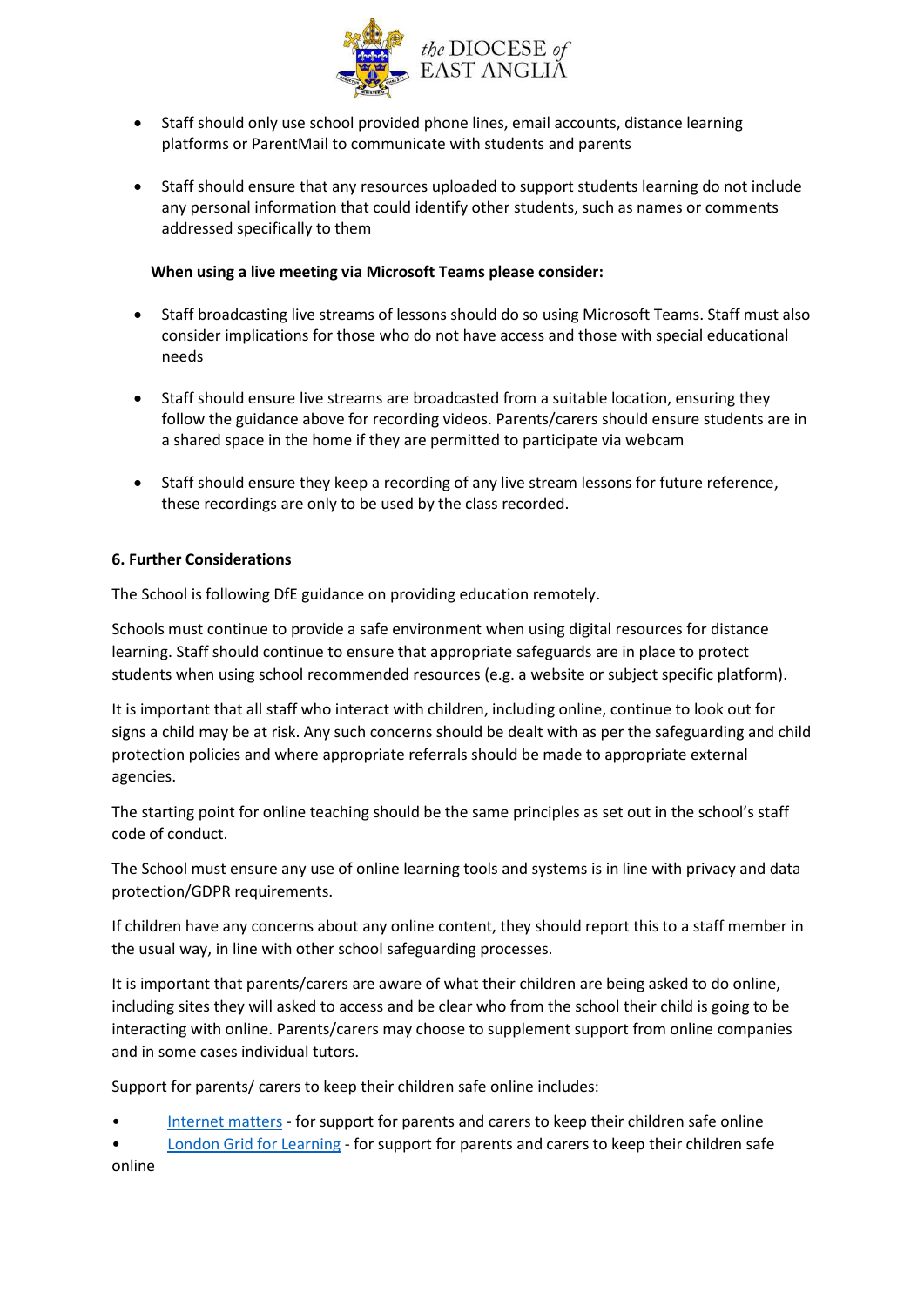

- [Net-aware](https://www.net-aware.org.uk/) for support for parents and careers from the NSPCC
- [Parent info](https://parentinfo.org/) for support for parents and carers to keep their children safe online
- [Thinkuknow](https://www.thinkuknow.co.uk/) for advice from the National Crime Agency to stay safe online
- [UK Safer Internet Centre](https://www.saferinternet.org.uk/) advice for parents and carer

Signed:…………………………………………………………………………………Chair of Governors

Dated……………………………………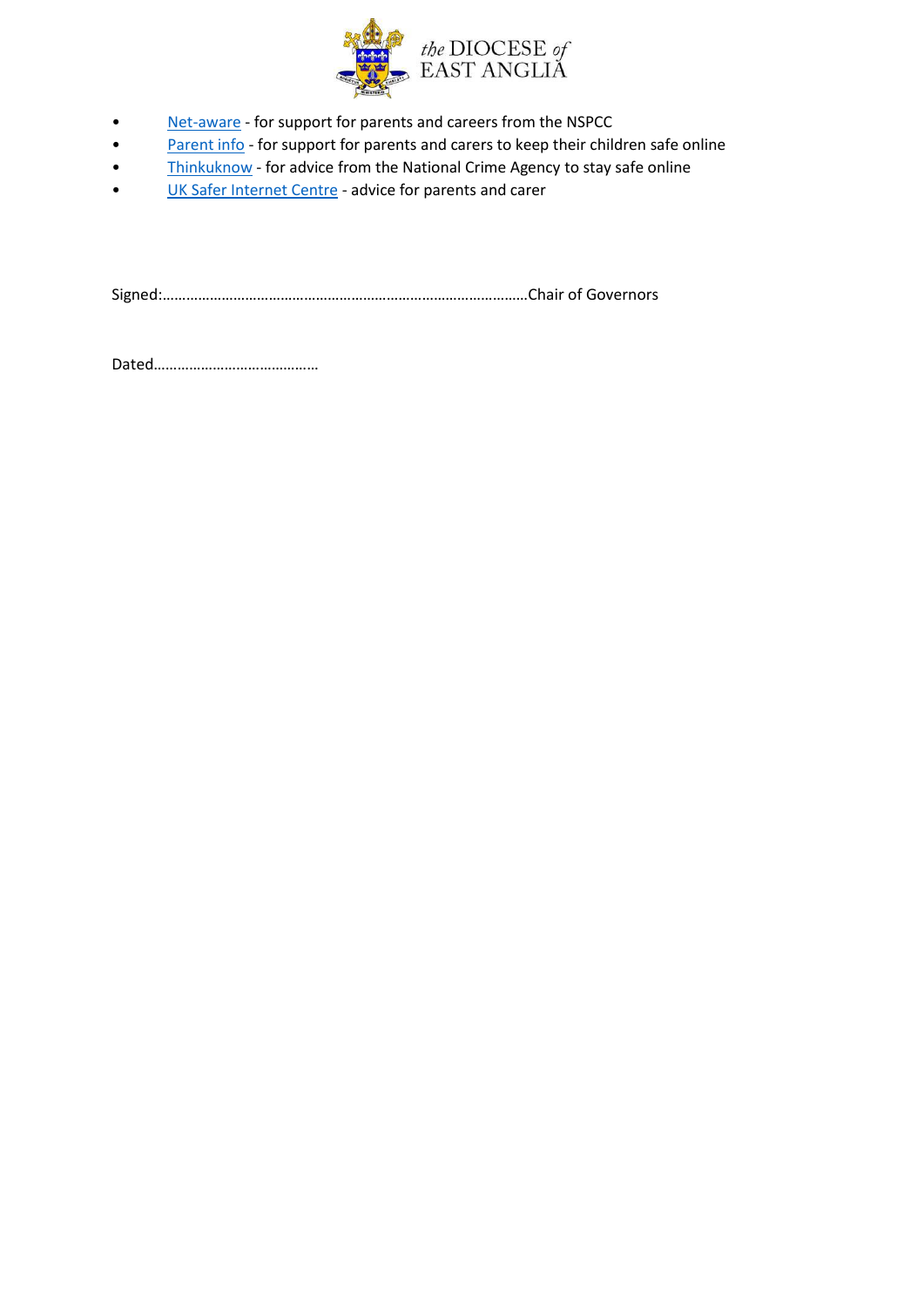

#### **Appendix**

#### **Advice for live learning sessions**

Considering school closures and the need to provide distance learning for students please consider the below additional safeguarding measures alongside your settings IT/online learning policies.

If using live links to students at home:

#### **Within School**

- All live lessons must be carried out using school equipment only.
- Ensure live lessons are recorded where possible.
- The room used to deliver these learning sessions should be accessible, i.e. the teacher should be able to be heard and seen.
- The Senior Leadership team will oversee the provision of online learning through in school Quality Assurance processes.

#### **Students at Home**

Parents/carers should ensure when their child in engaging with online learning:

- Preferably the child will work in a public area of the house
- The child should be appropriately dressed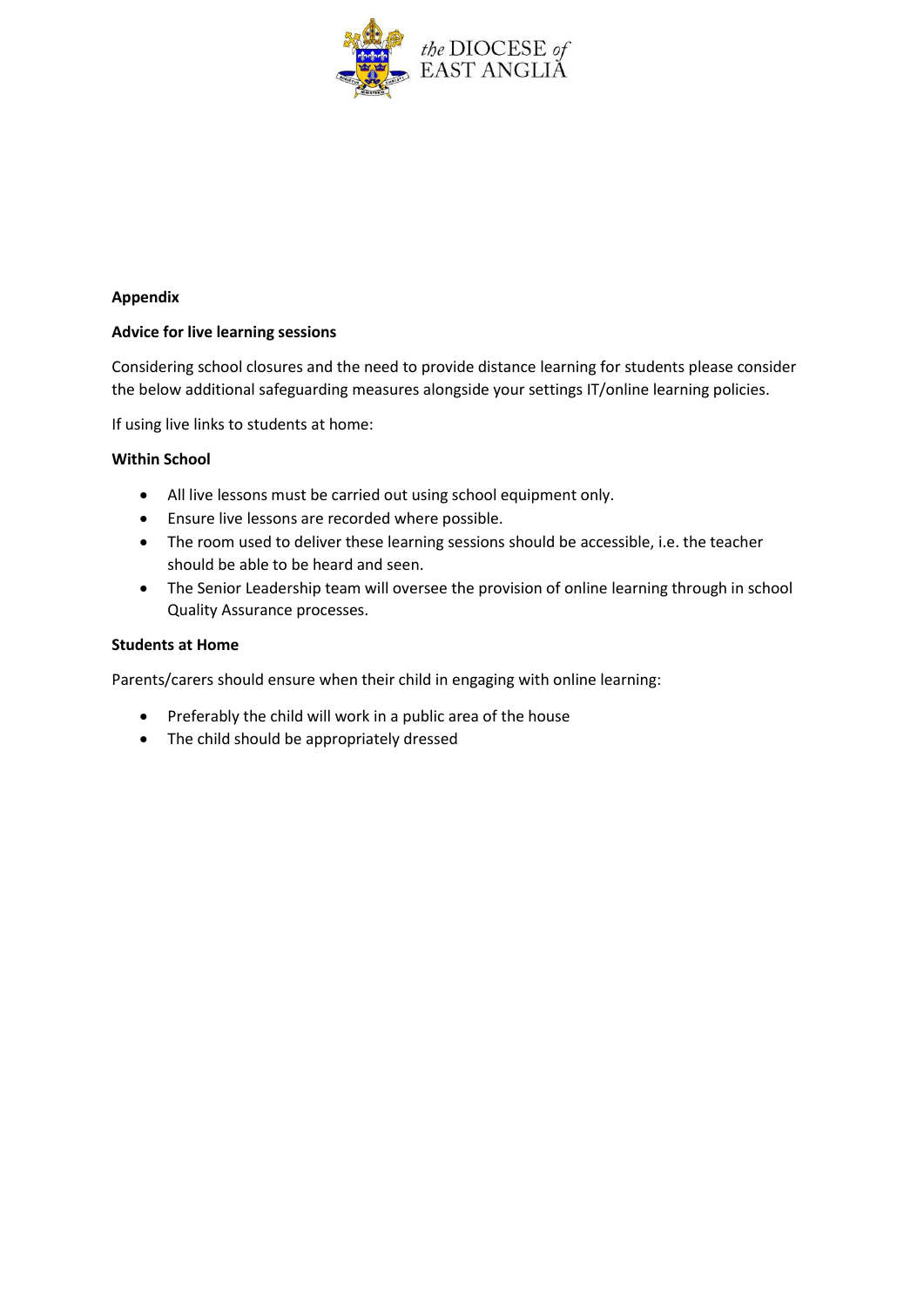

#### **Annex**

## Acceptable Use Policy Agreement

The school computer system is made available to students to further their education. This Acceptable Use Agreement has been produced to protect everyone concerned; the students, the staff and the school. I understand that I must use school systems in a responsible way, to ensure that there is no risk to my safety or to the safety and security of the systems and other users:

- I understand that the school will monitor my use of the systems, devices and digital communications.
- I will keep my username and password safe and secure. I will not share it or try to use any other person's username and password. I understand that I should not write down or store a password where it is possible for someone to easily access it.
- I will not use any social media platforms, online chat services unless the sites are approved for educational use or I have permission of a member of staff.
- I will not send unsolicited messages or emails.
- I will not give my name, personal details, details of the school or any information that might identify me or any other person to any third parties.
- I will immediately report any unpleasant or inappropriate material or messages or anything that makes me feel uncomfortable when I see it on-line.
- I will not use the school systems or devices for non-educational reasons unless I have permission of a member of staff to do so.
- I will respect others' work and property and will not access, copy, remove or otherwise alter any other user's files, without the owner's knowledge and permission.
- I will be polite and responsible when I communicate with others, I will not use strong, aggressive or inappropriate language and I appreciate that others may have different opinions.
- I will not take or distribute images of anyone without their permission.
- I will ensure that my online activity, both in and out of school, will not cause the staff, students or others distress or bring the school into disrepute.

I recognise that the school has a responsibility to maintain the security and integrity of the technology it offers me and to ensure the smooth running of the school: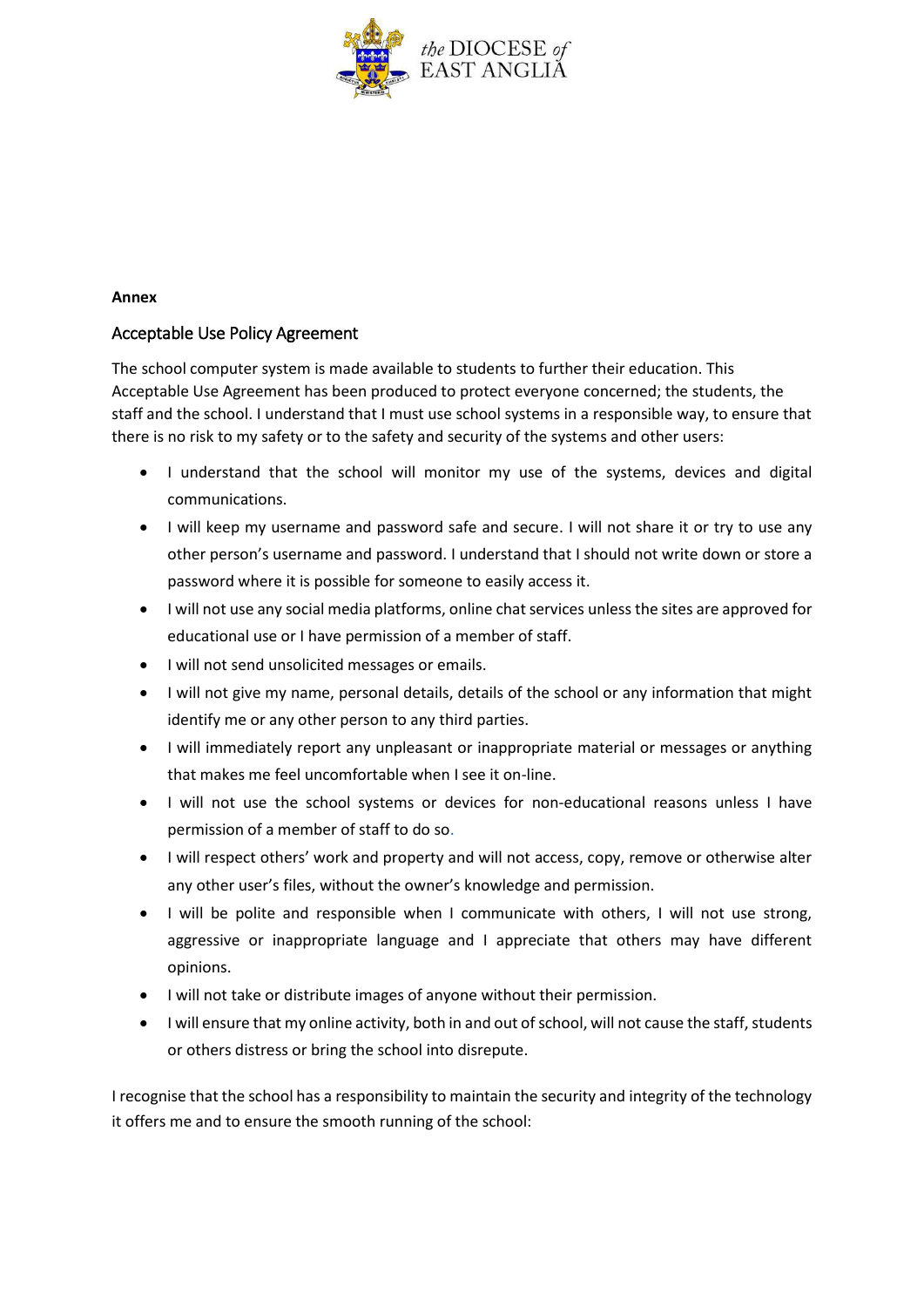

- I will only use my own personal devices (mobile phones / USB devices etc.) in school if I have permission. I understand that, if I do use my own devices in the school, I will follow the rules set out in this agreement, in the same way as if I was using school equipment.
- I understand the risks and will not try to upload, download or access any materials which are illegal or inappropriate or may cause harm or distress to others, nor will I try to use any programmes or software that might allow me to bypass the filtering / security systems in place to prevent access to such materials.
- I will immediately report any damage or faults involving equipment or software, however this may have happened.
- I will not open any hyperlinks in emails or any attachments to emails, unless I know and trust the person / organisation who sent the email, or if I have any concerns about the validity of the email (due to the risk of the attachment containing viruses or other harmful programmes).
- I will not install or attempt to install or store programmes of any type on any school device, nor will I try to alter computer settings.
- I will pay for irresponsible printing caused by my negligence.
- I understand that the school reserves the right to examine and if necessary delete any files that may be held on its computer system and to monitor user activity.

When using the internet for research or recreation, I recognise that:

- I should ensure that I have permission to use the original work of others in my own work.
- Where work is protected by copyright, I will not try to download copies (including music and videos).
- When I am using the internet to find information, I should take care to check that the information that I access is accurate.

I understand that I am responsible for my actions, both in and out of school:

- I understand that the school has the right to take action against me if I am involved in incidents of inappropriate behaviour, that are covered in this agreement, when I am out of school and where they involve my membership of the school community (examples would be cyberbullying, use of images or personal information).
- I understand that if I fail to comply with this Acceptable Use Policy Agreement, I will be subject to disciplinary action. This may include loss of access to the school network / internet, detentions, suspensions, contact with parents and in the event of illegal activities involvement of the police.

I have read and understand the above and agree to follow these guidelines when:

 $\bullet$  I use the school systems and devices both in and out of school.